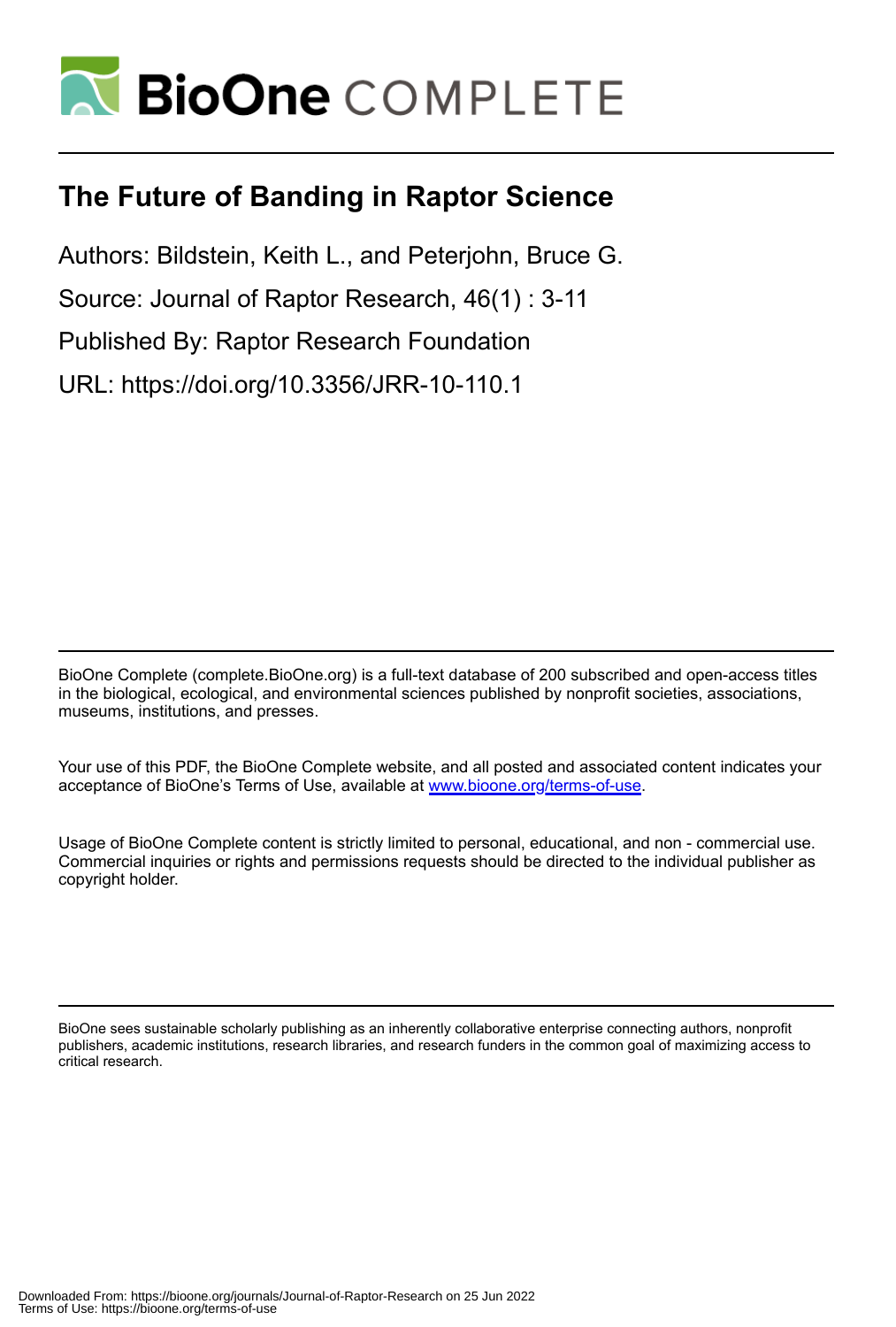# THE FUTURE OF BANDING IN RAPTOR SCIENCE

KEITH L. BILDSTEIN<sup>1</sup>

Acopian Center for Conservation Learning, Hawk Mountain Sanctuary, 410 Summer Valley Road, Orwigsburg, PA 17961 U.S.A.

## BRUCE G. PETERJOHN

Bird Banding Laboratory, USGS Patuxent Wildlife Research Center, 12100 Beech Forest Road, Laurel, MD 20708 U.S.A.

ABSTRACT.—The future of conventional banding in raptor science depends upon the types of questions asked by scientists working in the field, and the extent to which banders and researchers continue their trapping and banding efforts. Traditionally, banding data have played two important roles in raptor science: assessing demographic statistics, including age at first breeding, survival rates, and mortality factors; and tracking movements of raptors, including migration, nomadic movements, and both natal and breeding dispersal. Recent decades have seen an explosive development and use of newer techniques to document the movements of raptors, including color leg-bands, wing-tags, conventional VHF tracking units, satellite-based UHF units, GPS-GSM units, and geolocating data loggers. All of these techniques have greatly facilitated our ability to track the movements of individual birds, broadening the field of movement ecology considerably, and shifting its emphasis from traditional population studies of migration toward detailed investigations of the ecology and geography of individual birds. Although conventional banding no longer plays as large a role in the study of raptor movements as it once did, its continued use can significantly complement the newer tools in use today, and can enhance our ability to understand the demographics and movements of raptors. For example, given banding's multi-decadal history, one potential use of banding data is in the assessment of the long-term effects of environmental changes, including climate, land-use, and contaminant changes, on both raptor demographics and movements. We believe that conventional banding remains an essential tool, for both the population biologist and the ecologist studying raptor movements, and that its usefulness in the field continues. We recommend that the emphasis of banding shift from short-term independent projects aimed at documenting movement patterns toward collaborative long-term efforts designed to provide insights into the factors influencing population responses to changing environments.

KEY WORDS: banding; demography; migration; raptor; tracking.

# EL FUTURO DEL ANILLADO EN LA CIENCIA DE LAS RAPACES

RESUMEN.—El futuro del anillado convencional en la ciencia de las aves rapaces depende del tipo de preguntas que realicen los cientı´ficos que trabajan en el campo y del grado con el que los anilladores e investigadores continúen sus esfuerzos de captura y anillado. Tradicionalmente, los datos de anillado han jugado dos roles importantes en la ciencia de las rapaces: evaluando las estadísticas demográficas, incluyendo la edad del primer evento reproductivo, las tasas de supervivencia y los factores de mortalidad; y siguiendo los movimientos de las rapaces, incluyendo la migración, los movimientos nómades y la dispersión natal y reproductiva. En las últimas décadas se ha visto un desarrollo y uso explosivo de nuevas técnicas para documentar los movimientos de las rapaces, incluyendo anillos de colores en las patas, marcas en las alas, unidades convencionales de seguimiento VHF, unidades satelitales con base UHF, unidades GPS-GSM y geo-localizadores cargadores de datos. Todas estas técnicas han facilitado enormemente nuestra habilidad para seguir los movimientos de aves individuales, ampliando considerablemente el campo de la ecología del movimiento y cambiando su énfasis desde estudios poblacionales de migración tradicionales hacia investigaciones detalladas de la ecología y geografı´a de aves individuales. Aunque el anillado convencional no sigue jugando un papel tan importante en el estudio de los movimientos de las rapaces, la continuidad de su uso puede complementar significativamente las nuevas herramientas que se usan actualmente y puede fortalecer nuestra habilidad para entender la

<sup>1</sup> Email address: bildstein@hawkmtn.org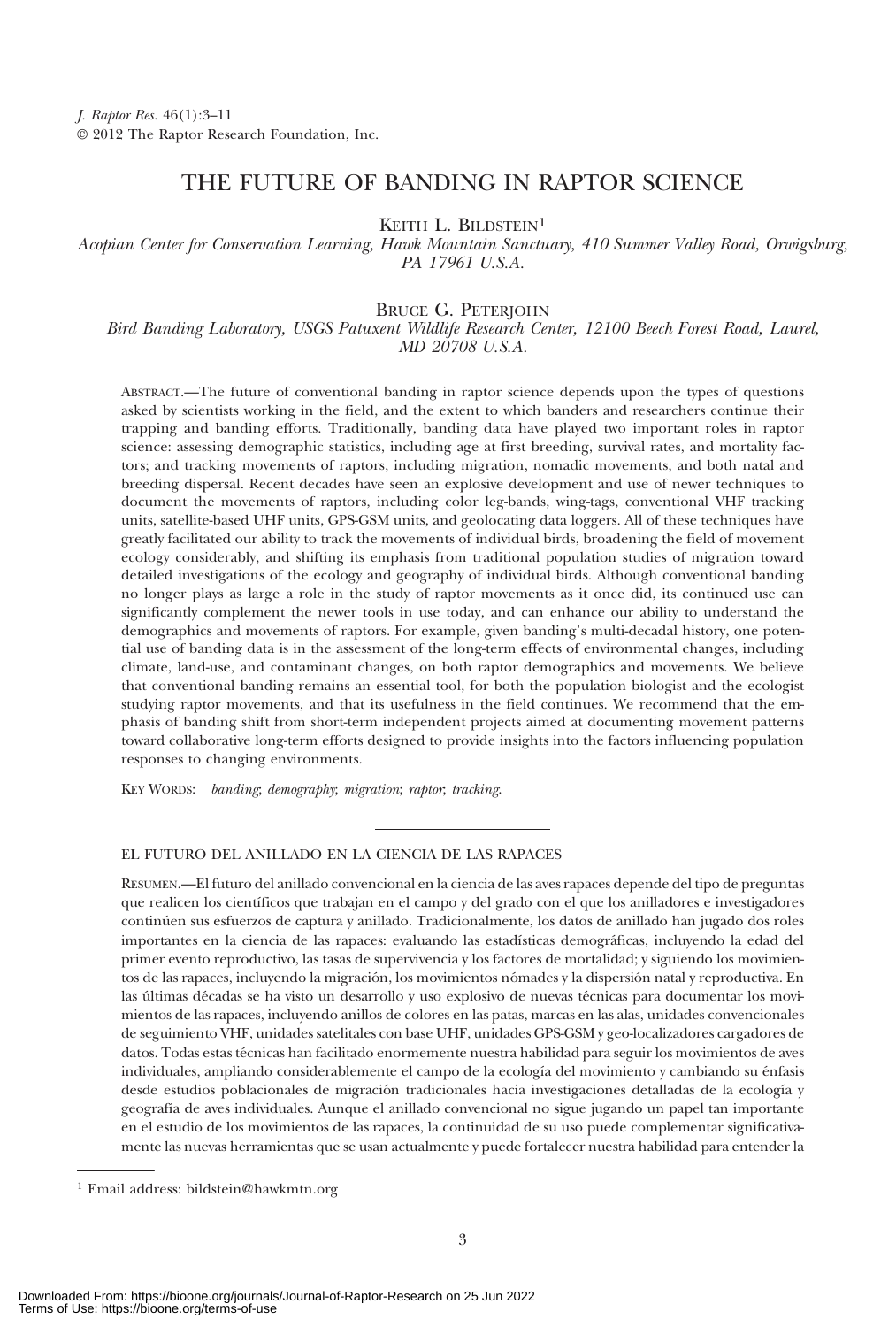demografía y los movimientos de las rapaces. Por ejemplo, dada la historia de varias décadas de anillado, un uso potencial de los datos de anillado es la evaluación de los efectos de largo plazo de los cambios ambientales, incluyendo clima, uso del suelo y cambios contaminantes sobre la demografía y los movimientos de las rapaces. Creemos que el anillado convencional seguirá siendo una herramienta esencial, tanto para los biólogos poblacionales como para los ecólogos que estudian los movimientos de las rapaces, y que su utilidad en el campo continúa vigente. Por lo tanto, recomendamos que el énfasis en el anillado sea re-direccionado desde proyectos independientes de corto plazo centrados en documentar los patrones de movimiento, hacia esfuerzos colaborativos de largo plazo diseñados para brindar nociones sobre los factores que influyen las respuestas poblacionales a los cambios ambientales.

[Traducción del equipo editorial]

Although people have been trapping raptors for falconry and other purposes for at least 6000 years, trapping raptors for banding dates back only about 100 years. Conventional banding (i.e., the use of uniquely numbered, return-address metal bands) owes its origins to Danish schoolteacher Hans Christian Cornelius Mortensen, who began banding large numbers of birds in 1899 with numbered metal bands (Jespersen and Tåning 1950). Word of Mortensen's successes with the European Starlings (Sturnus vulgaris) he banded spread rapidly. Within 20 years, hundreds of birders and ornithologists were using banding to learn more about the movements and demographics of birds (Jackson et al. 2008, Vaughan 2009).

A report detailing the migratory movements of eight Rough-legged Hawks (Buteo lagopus) banded in northern Scandinavia appeared in the *Journal für Or*nithologie in 1913 (Jägerskiöld 1913). By 1935 more than 4000 raptors of 17 species had been banded in North America (Lincoln 1936). By the early 1950s, Lincoln reported that banding ''great numbers of individuals . . . with numbered aluminum leg rings has come to be recognized as a most accurate means of ornithological research'' (Lincoln 1952). (As an aside, Mortensen himself banded 92 raptors of 5 species over the course of his banding career. Intriguingly, 43 of Mortensen's birds were subsequently recovered [Jespersen and Tåning 1950], most of them having been shot.)

Raptor banding has continued to grow over the years, particularly in Europe and North America. By the beginning of the 21st century, approximately 1.5 million raptors had been banded in Canada and the United States. An additional 145 000 were ringed in Britain and Ireland between 1909 and 2000. For some raptor species, banding efforts are focused primarily on nestlings; whereas for others, including many *Accipiters*, most trapped birds are fully-flighted individuals caught at banding stations along major migration corridors.

Although remarkably few changes have been made since the concept of marking birds was introduced in the early 1900s, bird banding has undergone enormous growth, and today annually engages the activities of thousands of enthusiasts, spread widely over the northern continents. Over the years, the types and sizes of bands have evolved to include lock-on and rivet bands able to withstand the prying bills of large raptors, hard-metal bands able to better withstand constant exposure to harsh environments, and tiny pieces of numbered aluminum that can be wrapped around the legs of hummingbirds. The underlying concept, however, remains unchanged: a uniquely numbered piece of metal wrapped around the leg of a bird identifies this individual if it is encountered again. Jackson et al. (2008) and Newton (2008) detail the many ways in which banding has played a role, not only in assessing the movements and demographics of species, but also in the study of avian navigation, population monitoring, the restoration of declining and extirpated species, the management of migratory-bird hunting, and the study of avian behavior and the role of birds as vectors of disease, among others.

In contrast to banding, the technology surrounding other types of markers that are used to track the movements of birds has constantly moved forward (Newton 2008, Robinson et al. 2010). Initially, numbered metal bands were supplemented with colored plastic and metal leg bands and jesses, wing tags, and other types of markers that allowed for the identification of individual birds, including raptors, at a distance (Varland et al. 2007, Newton 2008).

Conventional VHF radio transmitters that at first permitted tracking individual raptors across relatively short distances subsequently have been used in conjunction with automobiles and fixed-wing aircraft to track migrants over longer distances (e.g., Cochran 1972, 1975; Beske 1982; Harmata 2002). Growth in the use of this study technique has been phenomenal. For example, a symposium on the population biology of migratory birds organized by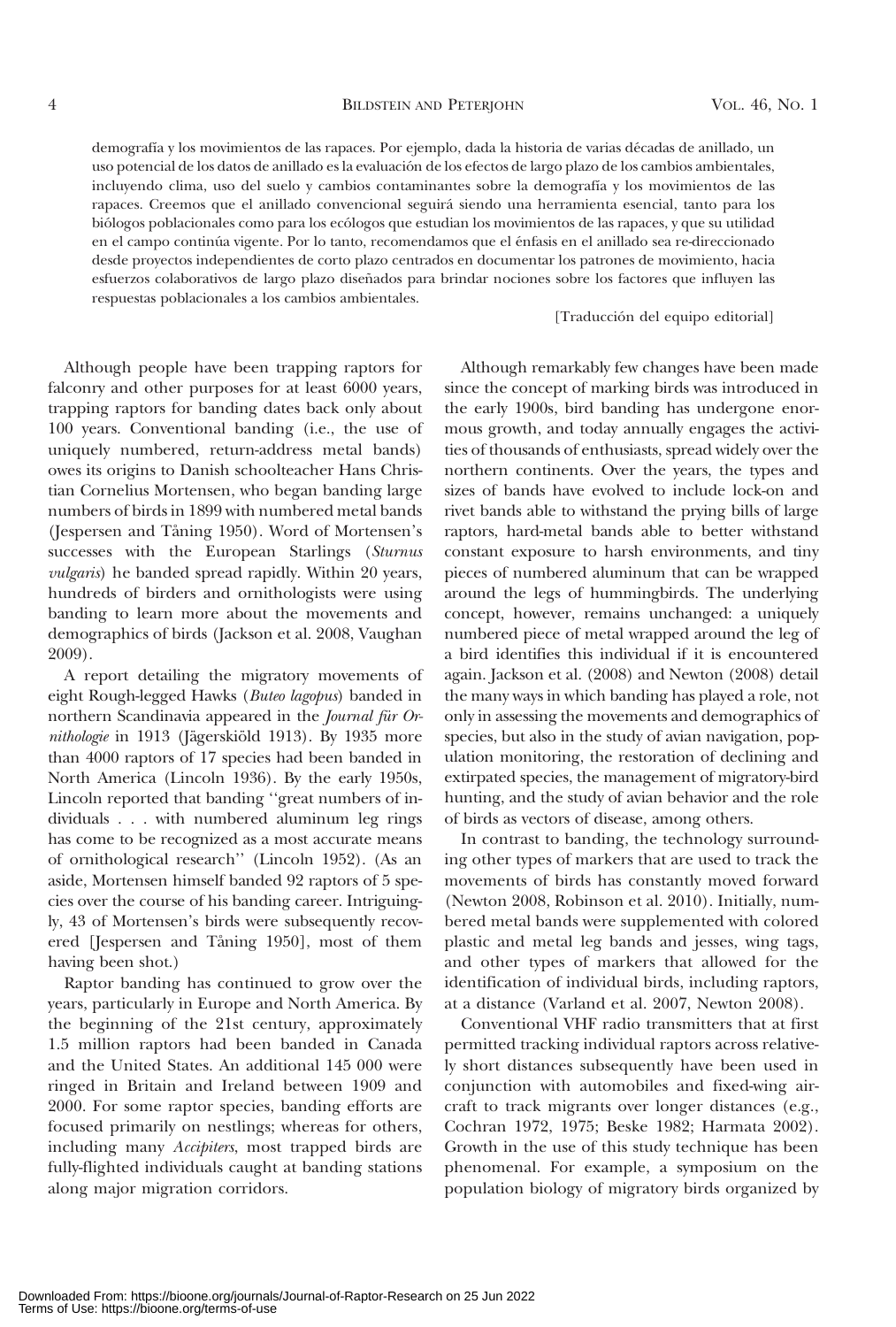the U.S. Fish and Wildlife Service in October of 1969 noted that the ''use of small transmitters to monitor the movements of migratory birds was carried out in only one study in the 1960s'' (Hickey 1972). By the mid-1980s, however, hundreds, if not thousands, of studies using this technique had been undertaken (e.g., Kenward 1987).

Satellite tracking, which extends detection ranges enormously over VHF radio transmitters, has been used to track migrants on intra- and intercontinental journeys since the 1980s (e.g., Fuller et al. 1998, Mandel et al. 2008), including individuals moving over large bodies of water (Kjéllen et al. 1997, Strandberg 2008). The units, called platform transmitter terminals or PTTs, are now tiny enough  $(<10 \text{ g})$  to permit their attachment on raptors as small as  $<300$  g Eurasian Hobbies (Falco subbuteo; Strandberg et al. 2009) and  $\leq$ 200 g Amur Falcons (*F. amurensis*; B. Meyburg pers. comm.). The units, which initially were developed at the U.S. Army's Applied Physics Laboratory in Maryland, are now often solar-powered, permitting reports of hundreds or even thousands of locations annually. GPS-(global positioning system) based units have increased locational accuracy to  $<$  20 m (Bildstein 2006). New generations of GPSbased tracking units equipped with GSM (global system for mobile communications) SIM-(subscriber identity module) cards now enable tracking via mobile phone networks, reducing the expense, and permitting larger downloads of data, such that researchers can track the movements of individual birds every 15 sec (T. Katzner pers. comm.).

Although this type of satellite tracking is still in its infancy, it is fast approaching the point of offering the ''holy grail'' of raptor-migration science: the ability to follow accurately the three-dimensional path of an individual migrant in near real time, throughout its annual cycle. However, satellite tracking has its limitations. One of these is expense: traditional Doppler and GPS satellite-reporting units typically cost at least \$3000 each, and GPS-GSM cellular-phone-reporting units typically cost at least \$1200. A second is mass: currently, satellite-reporting units typically weigh  $\geq 10$  g, and GPS-GSM units typically weigh  $\geq 100$  g, both of which place limits on the size of raptors to which they can be attached. A third, at least for GSM-communicating units, is the necessary presence of mobile-phone networks.

Geolocating data loggers (devices that, in principle, log the time of sunrise and sunset daily) avoid these problems in being less expensive (i.e.,  $\leq$ \$200 each) and less massive (i.e.,  $\leq 2.0$  g), and not dependent on mobile-phone networks. Unfortunately this technology too has its limitations, including decreased locational accuracy in certain places (e.g., equatorially) and at certain times of the year (e.g., equinox), the need to recapture the bird to retrieve and download the data, and the potential for physical damage to loggers that prevent downloading. Indeed, although this technique is eminently useful in principle, one of the first studies of raptor migration using this technique reported usable data from only 7 of 15 deployed units due to a combination of physical damage and difficulties with recapture (Rodríguez et al. 2009). Even with these caveats, the new technologies offer far more information than the ''Point A to Point B model'' of conventional banding, in which only two locations are known (i.e., the banding and recovery site).

The recent technological advances raise an interesting question: given the expansion of new techniques, what is the future of conventional banding? Return rates of conventional bands from nonhunted species are relatively low, falling generally in the range of 2–10% for most raptors (Bildstein 2006). Thus, tens of thousands of metal bands must be placed on birds to develop an understanding of the most general patterns of bird movements. Even then, a geographical bias in recoveries (northern-hemisphere recoveries are far more likely than southernhemisphere recoveries, for example, as are recoveries in developed versus developing countries) makes it all but impossible to secure data from many places migrants visit. In addition, recovery rates presumably have fallen over the years as fewer raptors are shot (Newton 1979). In contrast, data from a small number of satellite transmitters can document these movements in greater detail, including passage over areas where banded birds are unlikely to be recorded, such as over open water. Although new techniques are considerably more expensive than conventional banding, these techniques provide large quantities of specific types of information, which often justifies the greater cost. Because many raptors are large enough to carry the new devices safely, they have been among the first groups of birds to be studied using these new techniques (Bildstein 2006, Newton 2008).

Below we review the challenges and opportunities for conventional banding in modern raptor science and offer our vision of how banding can continue to serve the discipline.

#### CHALLENGES, OPPORTUNITIES, AND RECOMMENDATIONS

Historically, raptor banding has occurred on a broad scale across most of North America. The majority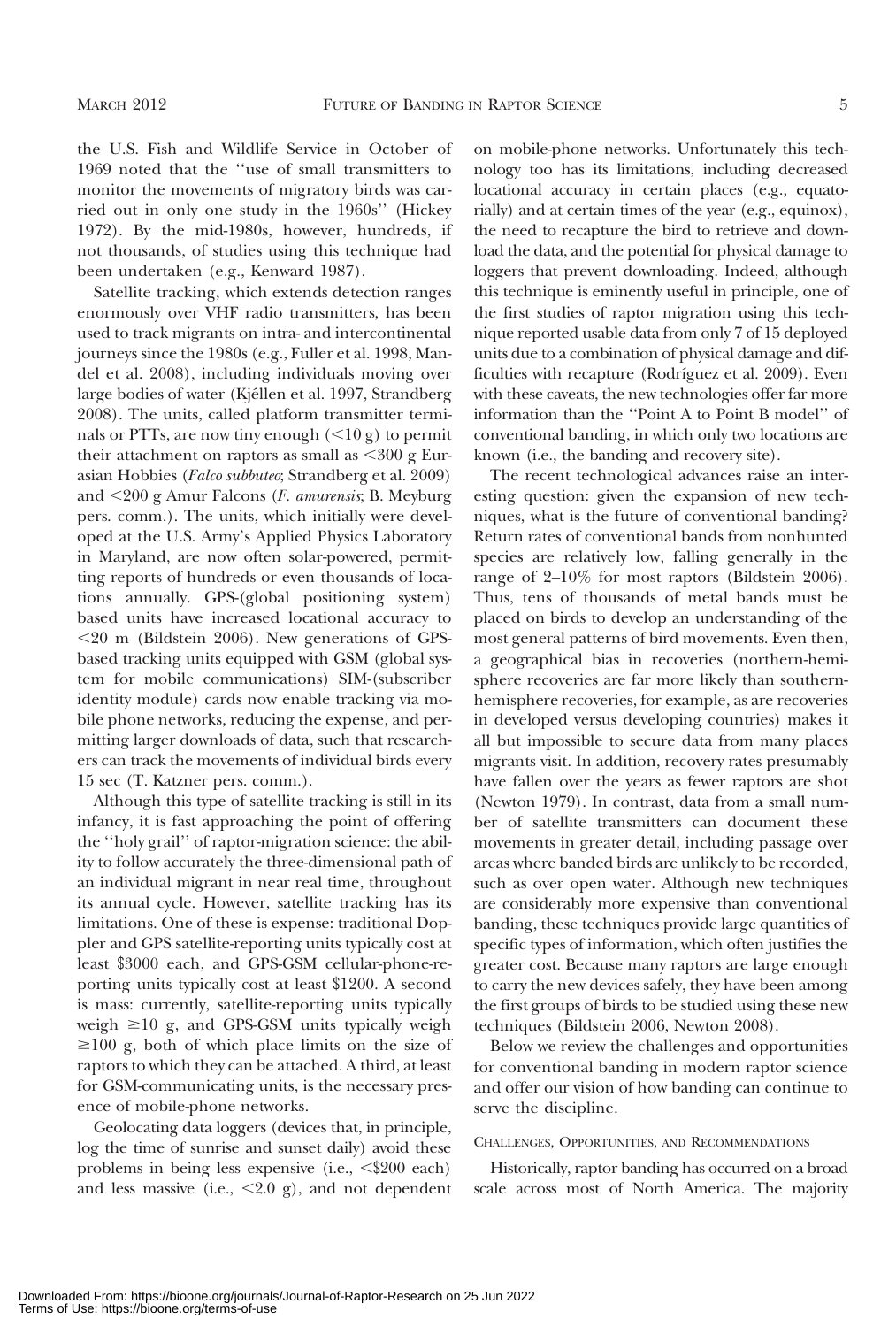(53%) of hawk-banding records are during autumn migration. Another 26% occur during summer when large numbers of nestlings are banded. Owl banding also peaks (43%) during autumn migration reflecting recent collaborative efforts by Project Owlnet (www.projectowlnet.org) to monitor the movements of Northern Saw-whet Owls (Aegolius acadicus) across eastern North America. Most other owl banding is more equally divided between spring and summer seasons. Although analyses of the bandingstation data have made significant contributions to the raptor literature (e.g., Clark 1985, Mueller et al. 2004, Goodrich and Smith 2008), these data largely have been underused by the raptor community, and much remains to be done to improve our use of this important resource.

Specific aspects of banding efforts in need of expansion or improvement include (1) the reporting of regional and continental summaries of banding encounters accumulating from these efforts, (2) the use of banding data in population monitoring and measurement of mortality both regionally and continentally, (3) the assessment of leapfrog and chain migration in species, (4) the use of banding data for describing natal and breeding dispersal, and (5) the standardization of protocols for collecting bodymeasurement and other ancillary data and samples at the time of banding. We address each of these below.

Regional and Continental Summaries of Banding Encounters. To our knowledge, the only recently published, continent-wide analysis of raptor banding data is Goodrich and Smith (2008). This report focused on assessing the extent of migratory connectivity (sensu Crooks and Sanjayan 2006) in Sharp-shinned Hawks (Accipiter striatus) across North America. Although the findings of ''distinct longitudinal differentiation of migration corridors'' and ''significant overlap of regional breeding populations on the non-breeding range'' were not particularly surprising, Goodrich and Smith (2008) provide an excellent model for further studies involving other species of raptors. We recommend that proponents of conventional banding foster thoughtful and thorough regional and continental summaries of banding encounters, including assessment of the degree of migratory connectivity in the populations involved. New analytical approaches may be required to better account for the biases inherent in banding and band-encounter data sets, and to provide a more robust analysis of movement patterns.

Population Monitoring and Assessing of Mortality. The most extensive data-gathering banding effort in

these areas involves waterfowl in North America. Early assessments of the importance of banding to population monitoring in this group included Geis (1972), who stated that ''banding data are essential in order to understand population dynamics of migratory birds.'' Banding data are helpful for assessing waterfowl harvest pressure and estimating population sizes, survival, and reproductive rates, all essential to understanding the effects of harvest and survival on population dynamics and management (Blohm 2008). A series of monographs describing the population dynamics of Mallards (Anas platyrhynchos) illustrated how banding data influenced the evolution of harvest management for waterfowl (Pospahala et al. 1974, Anderson 1975, Anderson and Burnham 1976). Early reports of raptor banding efforts, too, often highlighted the fact that many banded raptors were subsequently shot (e.g., Lincoln 1936, Broley 1947, Henny and Wight 1972, Newton 1979). Band-encounter rates have declined now that fewer raptors are being shot, and these reduced encounter rates may pose challenges toward our understanding of the factors currently affecting raptor mortality. Unfortunately, few recent studies have looked at potential mortality factors and temporal patterns of individual factors. Notable exceptions include Clark and Gorney (1987), who reported the numbers of oil-contaminated raptors they encountered while trapping migrants in southern Israel, and Wernham et al. (2002), who provided the recovery circumstances for raptors banded in Great Britain. In at least some groups of passerines, survivorship is lowest during migratory periods (Sillett and Holmes 2002); the extent to which this is true in raptors has yet to be studied formally. Although the new marking techniques also offer an opportunity to examine this question, the historical scope of conventional banding provides the potential of tracking survivorship within and outside the migratory period across decades. We recommend that banders use current and historical data to investigate the causes of death for banded raptors (with the caveat that banding recoveries are biased toward raptors dying of human-related causes and in areas of dense human populations). We also recommend that the Bird Banding Laboratory maintain consistent useful ''how obtained'' codes that will allow appropriate inferences to be made from these data.

Year-to-year changes in survivorship of juveniles, subadults, and adults can be important factors influencing population fluctuations in many raptors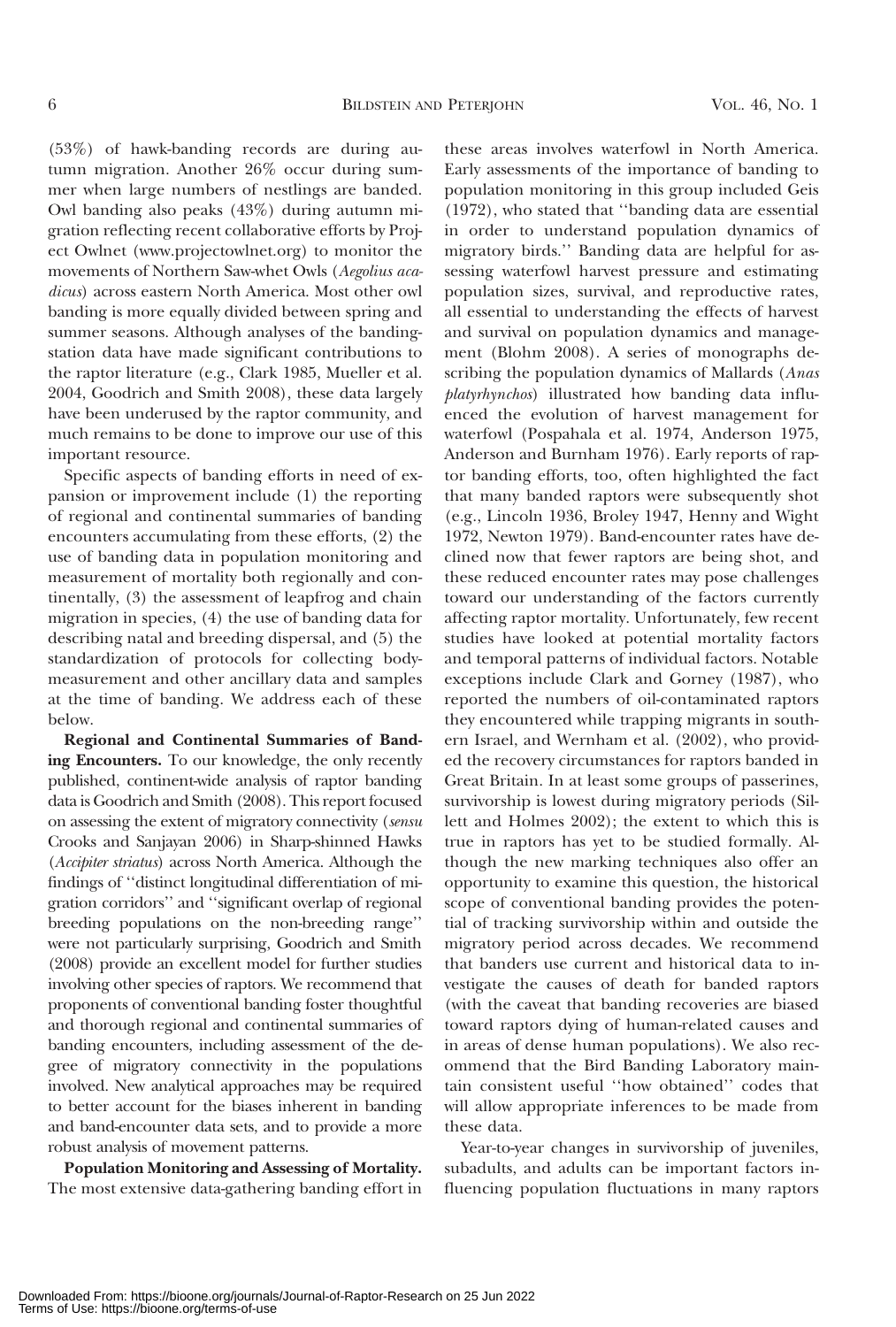(e.g., Newton et al. 1993 and Newton et al. 1997), because even relatively small changes in survival rates can result in significant changes in population trends. Site fidelity of adults during the breeding season allows apparent survival rates to be most readily estimated at that time of the year, but requires collection of recapture and resighting data over long periods of time. Unfortunately, the Bird Banding Laboratory does not currently maintain recapture and resighting data obtained from banding locations, although it is in the process of developing systems to maintain these data. We recommend that the Bird Banding Laboratory complete development of an operational recapture-resighting database that potentially could enable the estimation of survival rates and other demographic parameters. Once the recapture-resighting database becomes operational, we strongly encourage all raptor banders to routinely submit their recapture and resighting data to the Bird Banding Laboratory to facilitate population-level analyses of demographic parameters across broad geographic and temporal scales.

Recent advances in the monitoring of continental raptor populations through the Raptor Population Index (RPI) program have produced estimates of current population trends based on counts of migrant raptors (Bildstein et al. 2008). Although RPI provides estimates of population change, it does not necessarily provide insights into the causes of these changes. Information on population demographic parameters, such as survival and reproductive rates, provides insights into the factors responsible for population change and provides important complementary data for the population-trend estimates based on migration counts. Properly designed and conducted, long-term cooperative banding efforts can provide the data needed to estimate many demographic parameters. A good example of this concept is the Monitoring Avian Productivity and Survivorship (i.e., MAPS) program coordinated by the Institute for Bird Populations (www.birdpop.org). We encourage the development of cooperative long-term banding efforts that will provide specific estimates of demographic parameters over time. We also encourage the development of large-scale collaborative efforts that will help estimate these parameters over large geographic areas.

Assessment of Leapfrog and Chain Migration. Two contrasting geographic patterns of avian migration, leapfrog migration and chain migration, have been recognized for some time (Holmgren and

Lundberg 1993, Smith et al. 2003, Bildstein 2006, Newton 2008). Leapfrog migration occurs when populations breeding at high latitudes migrate farther than those breeding at lower latitudes and therefore ''leap over'' their more equatorial counterparts. Chain migration occurs when populations breeding at high latitudes, migrate approximately the same distance as their more equatorial counterparts. The extent to which these two migration patterns result from competitive interactions among the populations involved remains largely unstudied. In Turkey Vultures (Cathartes aura), at least, subspecies differences in competitive abilities appear to play an important role in migration patterns, with equatorial populations of the species evacuating breeding areas in northern South America when the larger and more numerous North American migrants arrive in these areas in autumn (Kirk and Gosler 1994, Bildstein et al. 2007). The extent to which the arrival of one population of raptors in an area affects the movement ecology of populations that breed in that area can provide new insights into factors affecting both the distributions and abundances of raptors (Newton 2008). We encourage the study and documentation of both leapfrog and chain migration in raptors via the analysis of existing banding databases, together with complementary studies of the behavioral ecology of the populations involved.

Assessment of Dispersal in Raptors. Dispersal, the movement of individuals from one place of residence to another, generally in no fixed direction (Bullock et al. 2002), is common in raptors, especially among recently fledged individuals (Ferguson-Lees and Christie 2001, Newton 2008). Historically, one of the least understood aspects of movement in birds, dispersal (Gadgil 1971) appears to have significant consequences in raptor demographics (Newton and Marquiss 1983, Newton and Moss 1986, Newton et al. 1989, Ferrer 1993, Newton 2008) and raptor movement ecology (Cox 1985, Bildstein 2006). In at least several species of birds including raptors, juvenile dispersal (i.e., the dispersal of recently fledged young from their birthplace) appears to be linked to ''nursery areas'' from which they sometimes return to their birthplaces after one of more years of immaturity (e.g., Ferrer 1993). Knowledge of the movements and distributions of birds during this critical period of life is important for understanding the extent to which factors, including human-related threats, affect their demographics and conservation status (Weimerskirch et al. 2006). Other forms of dispersal,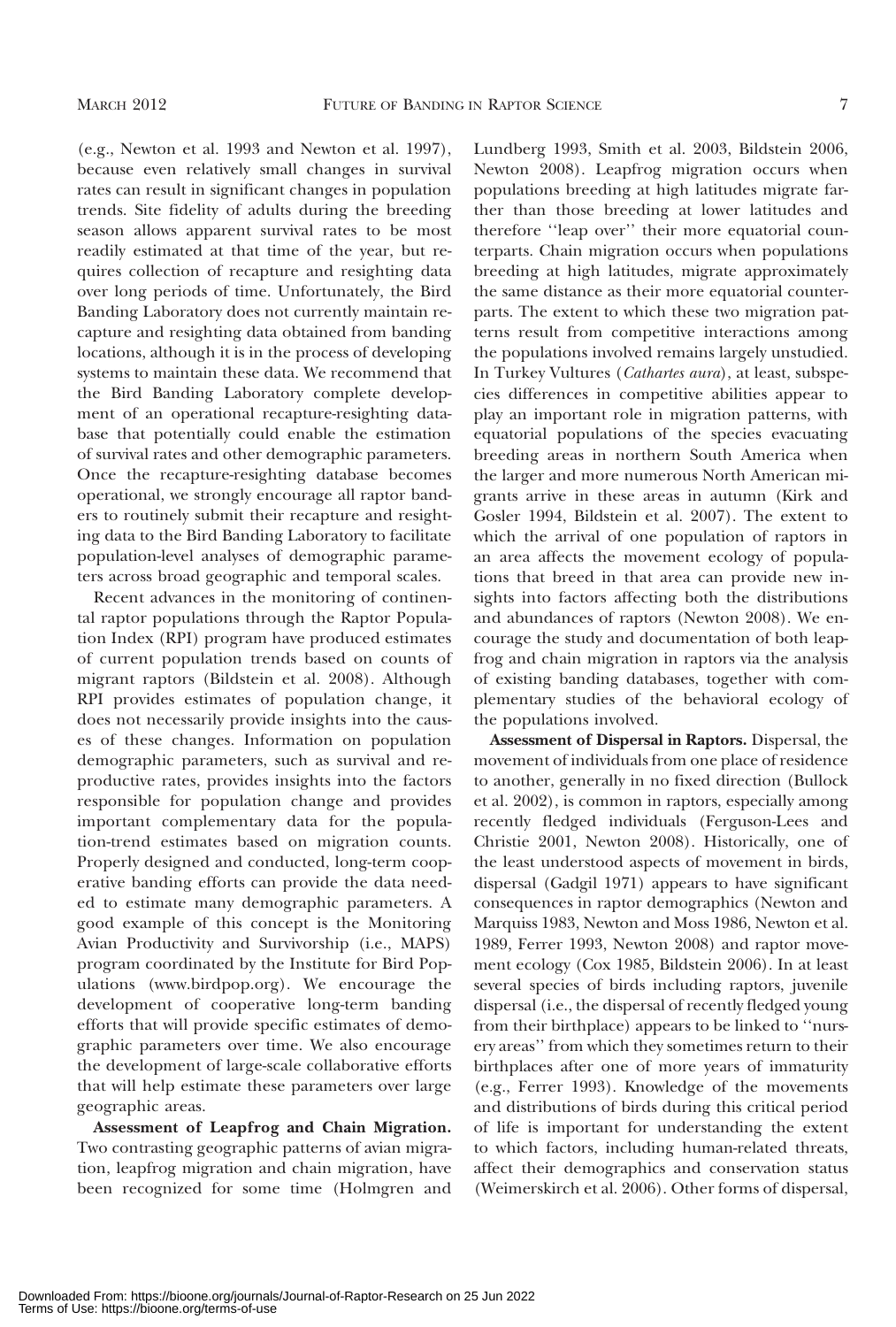including natal dispersal (i.e., the movement from birthplace to the site of the first breeding attempt [Greenwood 1980]), breeding dispersal (i.e., the movements of individuals between nesting sites in successive years [Newton 2008]), may also be addressed using banding data. We encourage the continued study and documentation of natal and other forms of dispersal using both conventional banding and other more recently developed techniques, to better understand this critical aspect of the life history of raptors. The development of a database for recapture and resighting records will likely provide a valuable contribution to these studies by documenting recruitment rates of locally produced young to breeding populations.

Standardization of Protocols for Collecting Bodymeasurement and Other Ancillary Data. One of the most underused potential benefits of bird banding is the application of consistent protocols for obtaining measurements from birds in the hand and collecting tissue samples (e.g., feathers, blood) for isotopic, DNA, and contaminants analysis, etc., from birds during banding. To date no such standard protocols exist. A banding manual for this purpose produced by the North American Banding Council (Hull and Bloom 2001) is a good start, but needs updating. Protocols in this publication, along with information in recent cautionary papers on the subject of tissue sampling (e.g., Bortolotti 2010, Torres-Dowdall et al. 2010), and the use of new measurements in determining sex in monomorphic raptors (e.g., Muriel et al. 2010), should be incorporated into new standard protocols for use by all raptor biologists. We recommend that researchers handling birds collaborate in producing standard protocols for use in tissue sampling and the collection of ancillary data. The Bird Banding Laboratory should facilitate archiving ancillary data, and, as appropriate, alert banders to ongoing studies involving tissue sampling so that they might provide samples.

The historical and geographical scope of North American raptor banding offers researchers the data needed to conduct both long-term and large-scale studies. We believe that this may be one of its most valuable uses in the future. Although the usefulness of banding data in documenting long-term changes in raptor population dynamics was recognized almost 40 yr ago (Henny and Wight 1972), the use of banding data to study long-term trends in demographic parameters has not reached its full potential. Henny and Wight (1972) is perhaps best known for

its use of band-recovery data for Cooper's Hawks (Accipiter cooperii) to estimate long-term declines in firstyear mortality due to shooting of 28–47% in 1929–40 to 12–21% in 1946–67. The study also used information gleaned from banders to document long-term declines in the average numbers of banded nestlings in clutches of 3.53 per nest to 2.67 per nest in Cooper's Hawks across the same time frame. Unfortunately few, if any, successors to this work exist.

Another use for historical banding data is in assessing long-term changes in migration behavior due to climate change and large-scale land-use change (Lemoine and Böhning-Gaese 2003). An immediate example is documenting the extent to which migration short-stopping (sensu Raveling 1978) is occurring in raptors. First mentioned as a possibility in raptors in Henny and Brady (1994), migration short-stopping was more formally developed in Duncan (1996) and Viverette et al. (1996) as an explanation for declining numbers of Sharp-shinned Hawks counted at migration watchsites in the northeastern United States in the 1980s. Since then, short-stopping has been reported in a number of raptors, including Rough-legged Hawks in North America (Pandolfino and Wells 2009) and Common Buzzards (Buteo buteo; Strandberg 2008) in Europe. Although the exact reasons for migratory short-stopping appear to differ among species, several migration biologists have suggested the likelihood of reduced migration in response to milder winters associated with climate change (Berthold 2001, Bildstein 2006, Newton 2008). In addition, a model based on temperature and resource-availability shifts on the breeding grounds projects an overall reduction in migratory behavior in birds in the temperate zone (Lemoine and Böhning-Gaese 2003), suggesting that studies in this area will be of value.

Finally, we note that the historical nature of banding data allows for their use in tracking the timing of the irruptive movements of raptors (Newton 2008), a phenomenon that may be collapsing recently, in parallel with the cyclic nature of the prey populations on which they depend (Ims et al. 2008). The use of multi-decadal banding data can play an important and, possibly, unique role in identifying long-term trends in population dynamics, mortality factors, and the movements of raptors. To reach this potential, we recommend that banding efforts shift from those of independent banders conducting short-term projects to long-term multiinvestigator collaborative efforts designed to obtain data that will provide needed information on how raptor populations are responding to their changing environments.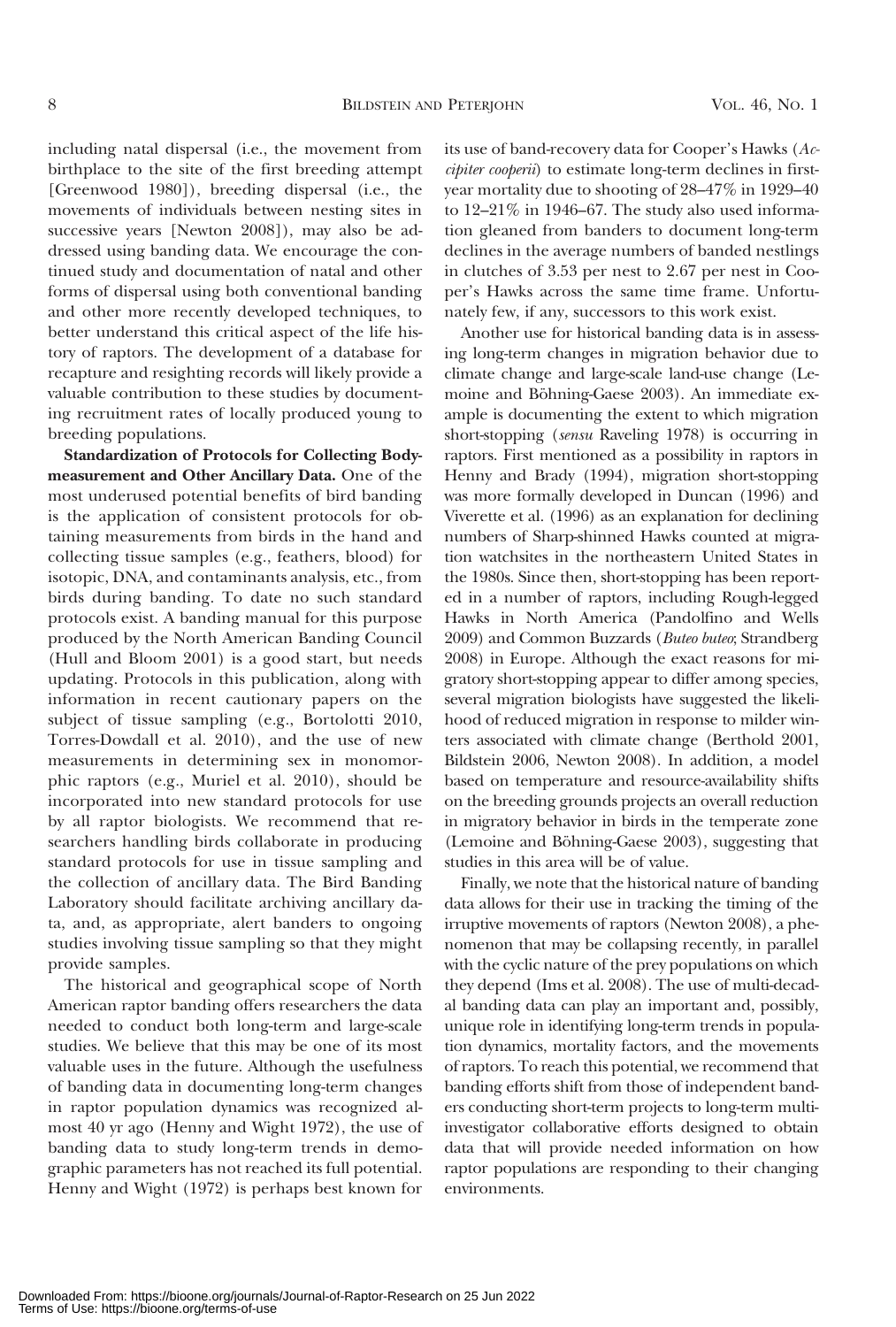#### **CONCLUSIONS**

Studies of raptor demography and raptor movements fall into several categories, including the movements and demographics of local, regional, and continental populations of raptors; how movements affect the populations in question; changes in the extent and geography of migration patterns over time; and the ways in which these factors are responsible for changes in the population dynamics and conservation status of the birds involved. Other studies focus mainly on the timing, navigation and orientation, and geography of migration; variability in migration both seasonally, and within and between age and sex classes; and the orientation mechanisms and navigational cues raptors use to find their wintering and breeding grounds (i.e., the how of raptor migration). Although all such studies are linked, they use slightly different tools to answer the questions at hand. Traditionally, conventional banding has played a larger role in the raptor demography (Henny and Wight 1972, Newton et al. 1993, 1997) and the ecological and geographical aspects of migration studies (e.g., Geis 1972, Jackson et al. 2008, Vaughan 2009), whereas many of the newer techniques have provided information on more of the behavioral aspects of raptor movements (e.g., Martell et al. 2001, Bildstein 2006, McIntyre et al. 2008). We recommend that all of these tools continue to be used to foster the progress of our understanding of both raptor demographics and movements.

One of the greatest strengths of conventional banding has been the extensive application of this technique across most of the 20th and early 21st centuries. This provides researchers with potential historical records of both raptor demography and movements during this period. These historical data could be used now to address five important areas of interest: (1) the assessment of the migratory short-stopping, and the extent to which climate change, large-scale land-use change, and bird feeders may have played a role in migration shifts (Bildstein 2006); (2) the documentation of the effects of recently fading cycles of high-latitude voles and grouse (Ims et al. 2008) on cycles of high-latitude populations of Northern Goshawks (Accipiter gentilis); (3) the study of conditions associated with leapfrog and chain migration; (4) the assessment of causes and consequences of dispersal, and; (5) the examination of long-term shifts in mortality factors in raptors relative to their fluctuating populations throughout most of the 20th century, following the lead of Henny and Wight (1972).

As we move toward future stages in studies of the demography and movements of raptors, we recommend that amateur and professional banders, ecologists and ornithologists, and others strengthen their collaborative efforts to enhance the impact of conventional banding in improving our understanding of raptor ecology and promoting the conservation of raptor populations.

### **ACKNOWLEDGMENTS**

We thank the participants of the Banding Symposium at the 2010 meeting of the Raptor Research Foundation for offering examples of the roles of conventional banding and newer tracking techniques in studies of raptor demography and movements, and the U.S. Geological Survey for providing funds to enable publishing the proceedings of the symposium. We thank referees Ian Newton and Allen Fish for helping us improve this manuscript. We also recognize and thank the hundreds, if not thousands, of bird banders in Canada and the United States, who have banded raptors, and without whose persevering efforts this important conservation tool would not be available to raptor scientists and conservationists. Our home organizations, Hawk Mountain Sanctuary and the U.S. Geological Survey's Patuxent Wildlife Research Center allowed us time to write and publish this contribution. This is Hawk Mountain Sanctuary Contribution to Conservation Science Number 206.

#### LITERATURE CITED

- ANDERSON, D.R. 1975. Population ecology of the Mallard. V. Temporal and geographic estimates of survival, recovery and harvest rates. U.S. Fish and Wildlife Service Resource Publication 125, USDI, Washington, DC U.S.A.
	- ——— AND K.P. BURNHAM. 1976. Population ecology of the Mallard. VI. The effect of exploitation on survival. U.S. Fish and Wildlife Service Resource Publication 128, USDI, Washington, DC U.S.A.
- BERTHOLD, P. 2001. Bird migration: a general survey, Second Ed. Oxford Univ. Press, Oxford, U.K.
- BESKE, A.E. 1982. Local and migratory movements of radiotagged juvenile harriers. Raptor Research 16:39–53.
- BILDSTEIN, K.L. 2006. Migrating raptors of the world: their ecology and conservation. Cornell University Press, Ithaca, NY U.S.A.
- ———, M.J. BECHARD, P. PORRAS, E. CAMPOS, AND C.J. FARMER. 2007. Seasonal abundances and distributions of Black Vultures (Coragyps atratus) and Turkey Vultures (Cathartes aura) in Costa Rica and Panama: evidence for reciprocal migration in the neotropics. Pages 47–60 in K.L. Bildstein, D.R. Barber, and A. Zimmerman [EDS.], Neotropical raptors. Hawk Mountain Sanctuary, Orwigsburg, PA U.S.A.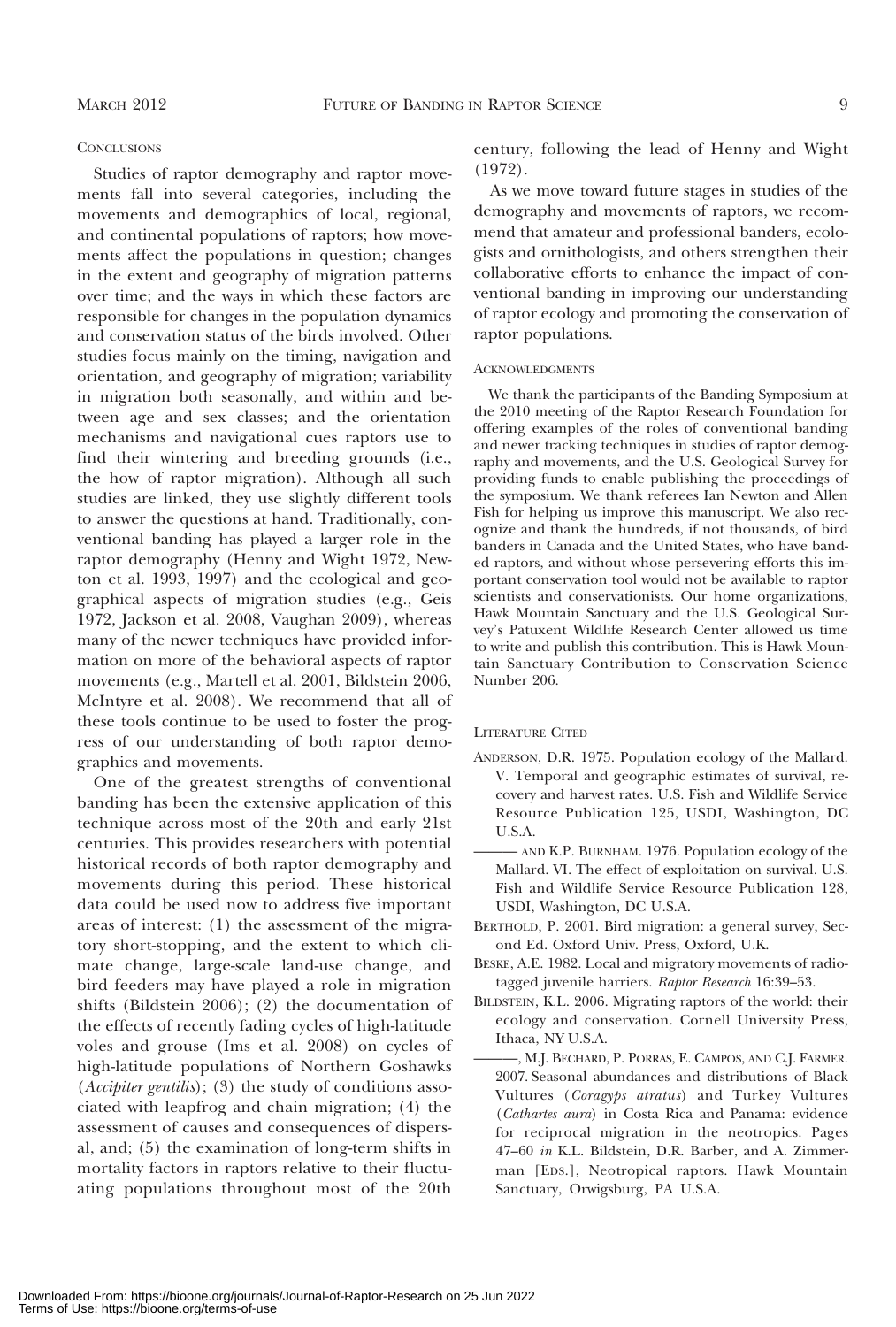———, J.P. SMITH., E. RUELAS INZUZA, AND R.R. VEIT. [EDS.]. 2008. State of North America's birds of prey. Series in Ornithology No. 3, Nuttall Ornithological Club, Cambridge, MA U.S.A. and the American Ornithologists' Union, Washington, DC U.S.A.

- BLOHM, R.J. 2008. The role of bird banding in management of migratory bird hunting. Pages 163–179 in J.A. Jackson, W.E. Davis, Jr., and J. Tautin [EDS.]. Bird banding in North America: the first hundred years. Memoirs of the Nuttall Ornithological Club No. 15.
- BORTOLOTTI, G.R. 2010. Flaws and pitfall in the chemical analysis of feathers: bad news-good news for avian chemoecology and toxicology. Ecological Applications 20:1766–1774.
- BROLEY, C.L. 1947. Migration and nesting of Florida Bald Eagles. Wilson Bulletin 59:3–20.
- BULLOCK, J.M., R.E. KENWARD, AND R.S. HALIS. 2002. Dispersal ecology. Blackwell Publishing, Oxford, U.K.
- CLARK, W.S. 1985. The migrating Sharp-shinned Hawk at Cape May Point: banding and recovery results. Pages 137–148 in M. Harwood [ED.], Proceedings of Hawk Migration Conference IV. Hawk Migration Association of North America, Lynchburg, VA U.S.A.

——— AND E. GORNEY. 1987. Oil contamination of raptors migrating along the Red Sea. Environmental Pollution 46:307–313.

- COCHRAN, W.W. 1972. A few days of migration of a Sharpshinned Hawk. Hawk Chalk 11:39–44.
- ———. 1975. Following a migrating peregrine from Wisconsin to Mexico. Hawk Chalk 14:28–37.
- COX, G.W. 1985. The evolution of avian migration systems between temperate and tropical regions of the New World. American Naturalist 126:451–474.
- CROOKS, K.R. AND M. SANJAYAN. 2006. Connectivity conservation. Cambridge University Press, Cambridge, U.K.
- DUNCAN, C.D. 1996. Changes in the winter abundance of Sharp-shinned Hawks in New England. Journal of Field Ornithology 67:254–262.
- FERGUSON-LEES, J. AND D.A. CHRISTIE. 2001. Raptors of the world. Houghton Mifflin Company, Boston, MA U.S.A.
- FERRER, M. 1993. Juvenile dispersal behavior and natal philopatry of a long-lived raptor, the Spanish Imperial Eagle Aquila adalberti. Ibis 135:132–138.
- FULLER, M.R., W.S. SEEGAR, AND L.S. SCHUECK. 1998. Routes and travel rates of migrating Peregrine Falcons Falco peregrinus and Swainson's Hawks Buteo swainsoni in the Western Hemisphere. Journal of Avian Biology 29:433–440.

GADGIL, M. 1971. Dispersal: population consequences and evolution. Ecology 52:253–261.

- GEIS, A.D. 1972. Role of banding data in migratory bird population studies. Pages 213–228 in Population ecology of migratory birds. USDI Bureau of Sport Fisheries and Wildlife, Wildlife Research Report 2. Washington, DC U.S.A.
- GOODRICH, L.J. AND J.P. SMITH. 2008. Raptor migration in North America. Pages 37–150 in K.L. Bildstein, J.P. Smith, E. Ruelas Inzunza, and R.R. Veit [EDS.], State

of North America's birds of prey. Series in Ornithology No. 3, Nuttall Ornithological Club, Cambridge, MA U.S.A. and the American Ornithologists' Union, Washington, DC U.S.A.

- GREENWOOD, P.J. 1980. Mating systems, philopatry, and dispersal in birds and mammals. Animal Behaviour 28:1140–1162.
- HARMATA, A.R. 2002. Vernal migration of Bald Eagles from a southern Colorado wintering area. Journal of Raptor Research 36:256–264.
- HENNY., C.J. AND G.L. BRADY. 1994. Partial migration and wintering localities of American Kestrels nesting in the Pacific Northwest. Northwestern Naturalist 75: 37–43.
- ——— AND H.M. WIGHT. 1972. Population ecology and environmental pollution: Red-tailed Hawk and Cooper's Hawk. Pages 229–250 in Population ecology of migratory birds. USDI Bureau of Sport Fisheries and Wildlife, Wildlife Research Report 2. Washington, DC U.S.A.
- HICKEY, J.J. 1972. Population ecology of migratory birds: symposium summary. Pages 263–271 in Population ecology of migratory birds. USDI Bureau of Sport Fisheries and Wildlife, Wildlife Research Report 2. Washington, DC U.S.A.
- HOLMGREN, N. AND S. LUNDBERG. 1993. Despotic behaviour and the evolution of migration patterns in birds. Ornis Scandinavica 24:103–109.
- HULL, B. AND P. BLOOM. 2001. The North American banders' manual for raptor banding techniques. North American Banding Council, Point Reyes Station, CA U.S.A.
- IMS, R.A., J.-A. HENDEN, AND S.T. KILLENGREEN. 2008. Collapsing population cycles. Trends in Ecology and Evolution 23:79–86.
- JACKSON, J.A., W.E. DAVIS, JR., AND J. TAUTIN. [EDS.]. 2008. Bird banding in North America: the first hundred years. Memoirs of the Nuttall Ornithological Club No. 15. Cambridge, MA U.S.A.
- JÄGERSKIÖLD, L.A. 1913. Über die im Sommer 1911 in Schwedisch-Lappland vorgenommene Markierung von Rauhfufsbussarden (Archibuteo lagopus L.). Journal für Ornithologie 61:380-383.
- JESPERSEN, P. AND Å.V. TÅNING. [EDS.]. 1950. Studies in bird migration: being the collected papers of H. Chr. C. Mortensen. Munksgaard, Copenhagen, Denmark.
- KENWARD, R. 1987. Wildlife radio tagging. Academic Press, London, U.K.
- KIRK, D.A. AND A.G. GOSLER. 1994. Body condition varies with migration and competition in migrant and resident South American vultures. Auk 111:933–944.
- KJÉLLEN, N., M. HAKE, AND T. ALERSTAM. 1997. Strategies of two Ospreys Pandion haliaetus migrating between Sweden and Africa as reveled by satellite tracking. Journal of Avian Biology 28:15–23.
- LEMOINE, N. AND K. BÖHNING-GAESE. 2003. Potential impact of global climate change on species richness of longdistance migrants. Conservation Biology 17:577–587.